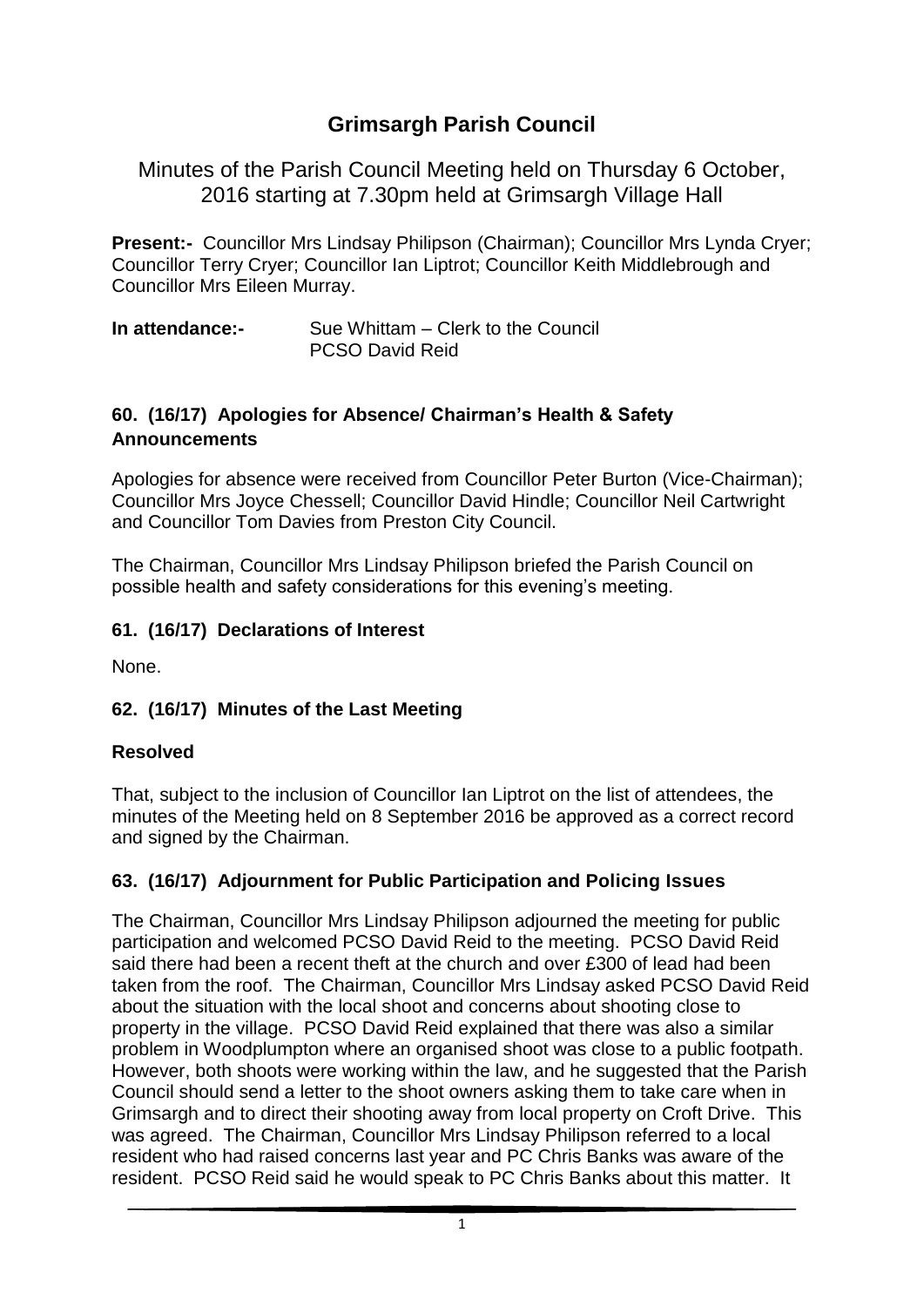was noted that shooting should be carried out 50 meters away from residential areas.

With regard to the CCTV for the village, PCSO David Reid reported that the signed agreement had been passed to the Officer dealing with this at Hutton and hopefully everything would be signed off soon. There would also be a standalone PC at Broughton so the CCTV could be accessed. Councillor Terry Cryer confirmed that the signage would be put in place once confirmation had been received that the agreement had been signed off by the police.

The Chairman, Councillor Mrs Lindsay Philipson thanked PCSO David Reid for attending the meeting and then reconvened the meeting.

### **64. (16/17) Town and Country Planning Act, 1990**

The Parish Council considered the following Planning Applications:-

| 06/2016/0951 | ۰.             | 230 Preston Road, Grimsargh PR2 5JS<br>Two storey side and single storey rear extension. |
|--------------|----------------|------------------------------------------------------------------------------------------|
| 06/2016/0965 | $\blacksquare$ | 24 The Hills, Grimsargh PR2 5BT<br>Detached Outbuilding (Retrospective Application).     |

With regard to Planning Application 06/2016/0951 the Parish Council had no comments to make on this application. Likewise with regard to Planning Application 06/2016/0695 the Parish Council had no comments to make on this application.

It was sadly noted that Preston City Council had failed in their application to hold a Judicial Review into the decision against Gladman Development Ltd for land at Preston Road, Grimsargh and, there was now nothing further that could be done. The Chairman, Councillor Mrs Lindsay Philipson said she would share this information on our Facebook Page.

The Parish Council considered the consultation deferred from our last meeting from Ribble Valley Borough Council on the Ribble Valley Housing and Economic Development – Development Plan Document (DPD) (Issues and Options) & Draft Proposals Map Consultation. After discussion, it was agreed that the Parish Council had no comments to make on this consultation.

## **Resolved**

**1)** That, with regard to Planning Applications 06/2016/0951 and 06/2016/0695 the Parish Council had no comments to make on these applications.

**2)** It was sadly noted that Preston City Council had failed in their application to hold a Judicial Review into the decision against Gladman Development Ltd for land at Preston Road, Grimsargh and, there was now nothing further that could be done.

**3)** That with regard to the consultation from Ribble Valley Borough Council on the Ribble Valley Housing and Economic Development – Development Plan Document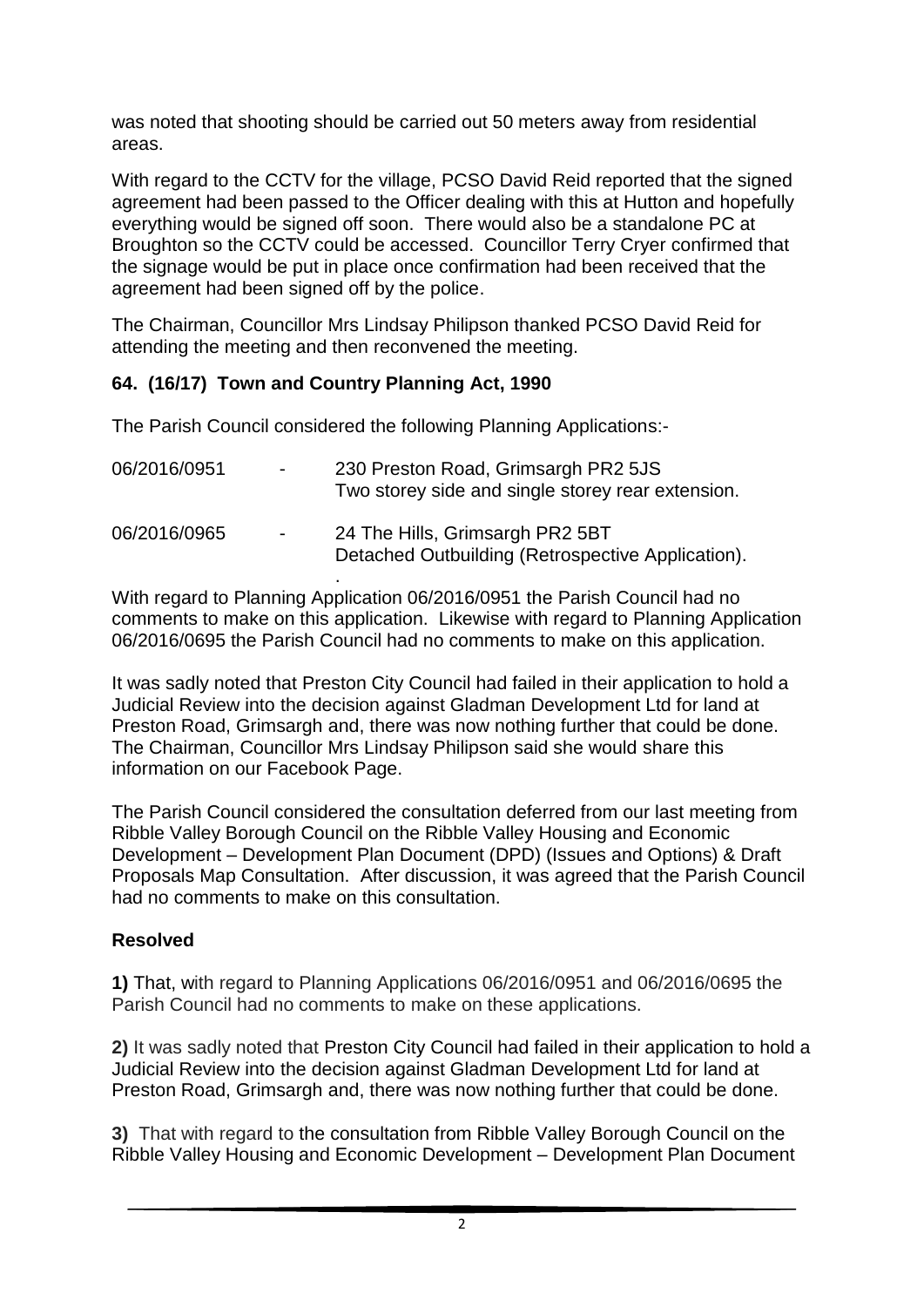(DPD) (Issues and Options) & Draft Proposals Map Consultation, it was agreed that the Parish Council had no comments to make on this consultation.

### **65. (16/17) Report from the Neighbourhood Planning Working Group**

The Chairman, Councillor Mrs Lindsay Philipson gave a verbal update to the Parish Council from the meeting held on Wednesday 5 October 2016. She explained that the Steering Group for the Neighbourhood Plan was slowly gaining in numbers and a local resident Damian Perkins had now joined the Group and had agreed to take on the Business and Employment theme. Councillor Terry Cryer had also agreed to lead the Safety and Security theme but we still needed more volunteers to help with the themes.

The Chairman, Councillor Mrs Lindsay Philipson reported that the Steering Group were recommending to the Parish Council that a "drop in" type event should be held on 30 November between 5.30pm – 8.30pm at the village hall, as the first stage of our community engagement. This was agreed by the Parish Council. At the event themed tables would be available for residents to come along and say what was important in the village and what they would like to see in the village. There would be a number of competitions launched at the event all with the aim of encouraging people to be involved in the formation of the Neighbourhood Plan. All local community groups would be contacted before the event to ask for their input into our Neighbourhood Plan. The Chairman, Councillor Mrs Lindsay Philipson also said that the Steering Group were recommending to the Parish Council that local schools should be involved and the Chairman would speak to the Headteachers at the local schools to see what would work best to involve the children. A possible Christmas "wish" tree or something similar was being considered. The Parish Council agreed it was a positive step to include all groups and especially children in the formation of our Neighbourhood Plan, and that older children/teenagers should also be involved. Councillor Keith Middlebrough said he knew a few teenagers who were in a band and he would speak to them about performing at the village hall as a free event for teenagers. This was also agreed by the Parish Council.

The Parish Council also agreed the draft budget a copy of which is in the Minute Book, for the Neighbourhood Plan, and that the cost of the website domain name [www.grimsarghneighbourhoodplan.org](http://www.grimsarghneighbourhoodplan.org/) at approximately £25 for the first two years was also agreed. It was further agreed that a separate logo should be designed and a separate Facebook Page.

The Steering Group were also recommending to the Parish Council that a flyer was produced to be circulated to the whole village informing them about the event on 30 November 2016. This was also agreed by the Parish Council.

Finally, the Chairman, Councillor Mrs Lindsay Philipson said that Cabinet at Preston City Council had agreed to Grimsargh's area of designation ie the parish boundary but the decision was subject to any call-in so we would receive confirmation after the 12 October 2016. It was noted that the next meeting of the Steering Group would be held on Wednesday 16 November at 7.00pm at the village hall.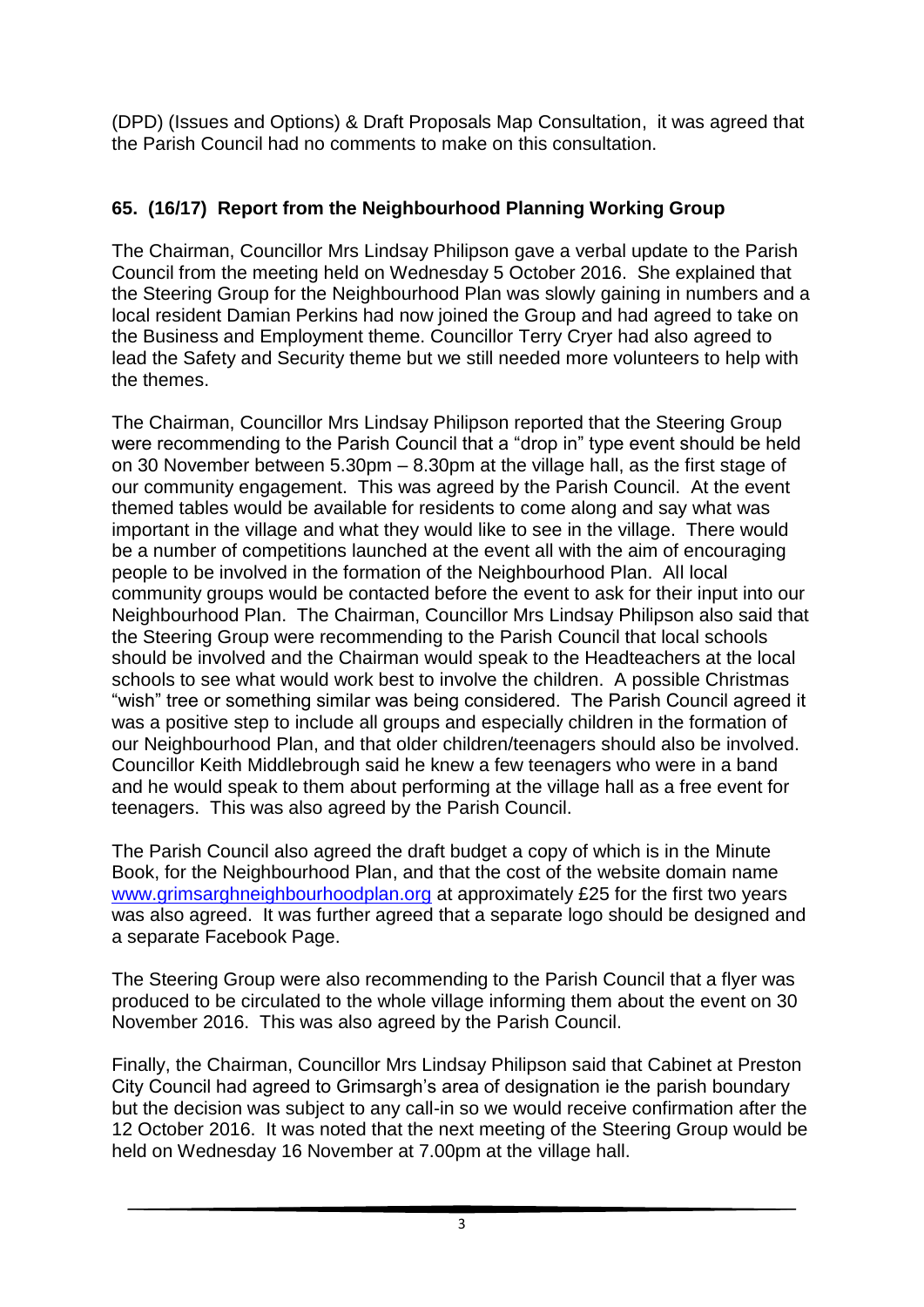## **Resolved**

**1)** That approval is given to "drop in" event being held at the village hall on 30 November 2016 between 5.30pm – 8.30pm and that flyer to promote the event is produced and circulated to the whole village.

**2)** That the draft budget with the inclusion of the domain name costs is agreed and a copy is placed in the Minute Book.

**3)** That the Parish Council agrees to the setting up of a website, Facebook Page and the design of a logo for the Grimsargh Neighbourhood Plan.

**4)** That the events/ideas for the involvement of children/teenagers in the village as presented in the above report are approved by the Parish Council.

**5)** That the report is received and noted.

### **66. (16/17) Consultation of Council Tax Referendum Principles**

The Parish Council considered a response to the consultation on Council Tax Referendum Principles that had to be submitted by 28 October 2016. There was a general discussion on whether capping Parish Councils at 2% encouraged localism and the fact that a lot of Parish Councils were now undertaking work in the parish that had been previously carried out by the City Council and County Council – often these were undertaken without any further money being given to them.

The Parish Council therefore agreed that it would not be a positive step to cap Parish Councils at 2% and they asked the Clerk to respond to the consultation on behalf of the Parish Council. This was unanimously agreed.

#### **Resolved**

That the Clerk responds to the consultation on Council Tax Referendum Principles on behalf of the Parish Council and confirms that the Parish Council would not support Parish Councils being capped at 2% as this would not be a positive step and would not encourage localism and neither would it encourage Parish Councils to take on additional duties previously carried out by the City Council and County Council.

#### **67. (16/17) CCTV - Update**

As CCTV had been discussed earlier under public participation there was nothing further to report on this matter.

#### **68. (16/17) LALC AGM – Saturday 19 November 2016**

It was noted that the LALC AGM would be held on Saturday 19 November 2016 at County Hall, Preston. It was agreed that the Chairman, Councilllor Mrs Lindsay Philipson would attend on behalf of the Parish Council.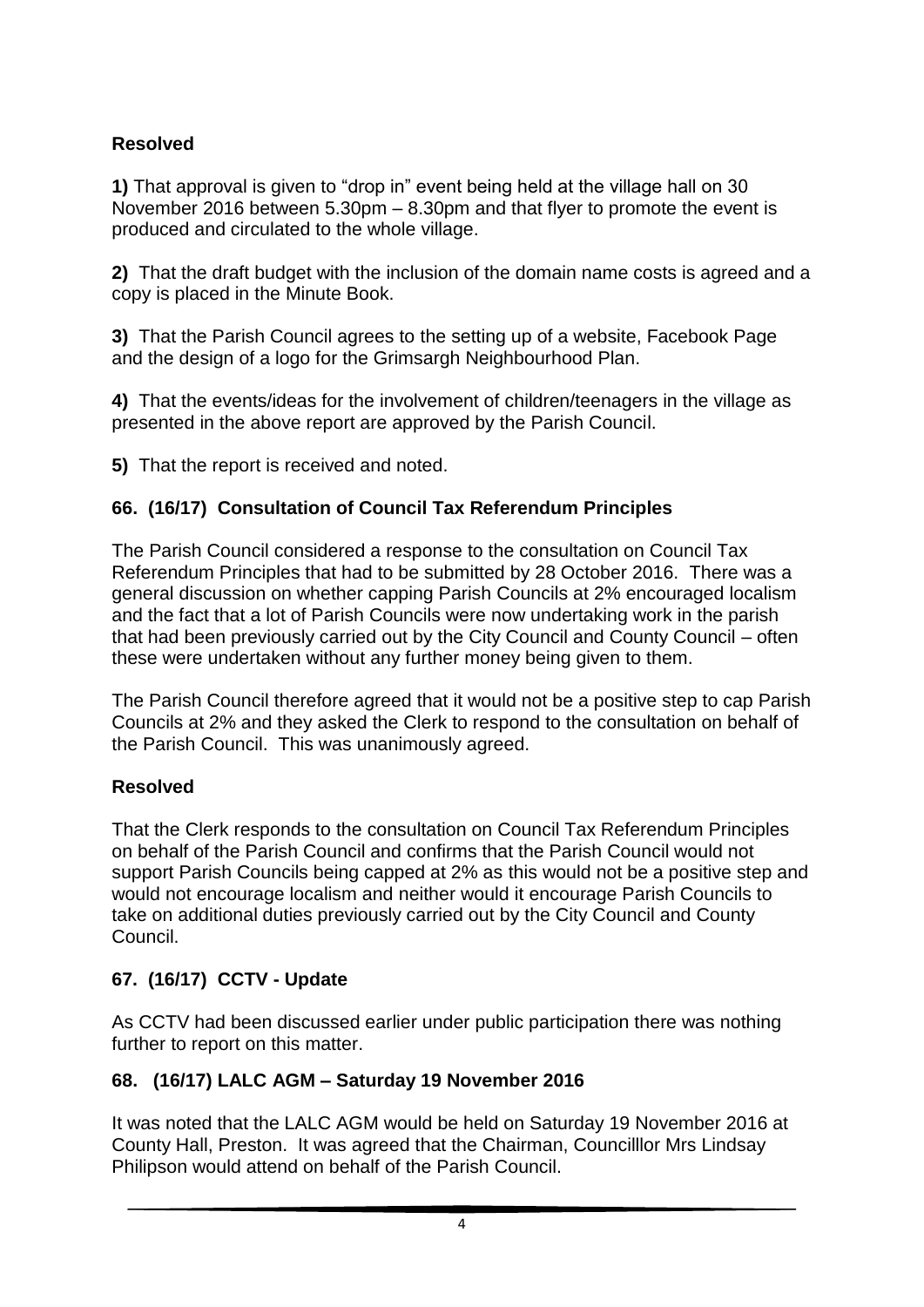### **Resolved**

That the Chairman, Councillor Mrs Lindsay Philipson attends the LALC AGM on Saturday 19 November on behalf of the Parish Council.

### **69. (16/17) Parish Council Newsletter**

The Chairman, Councillor Mrs Lindsay Philipson reminded the Parish Council that items for the newsletter would need to be approved at the November meeting and asked for them to be submitted to the Clerk as soon as possible.

# **70. (16/17) Provision of Defibrillators – update**

The Clerk reported that all defibrillators had now been installed and that the invoice had been received from Neil Maudsley the electrician and the total cost for installation was £799 which was excellent value for money.

It was noted that the next stage was for the North West Ambulance Service (NWAS) to commission the defibrillators and put them on their system. The Clerk would also obtain some costings for some community training sessions.

#### **71. (16/17) Financial Matters, report from the annual audit for year end 31 March 2016 and Banking**

It was noted that we had an estimated £94,430.90 in the bank as at 5 September 2016. We were still awaiting the October bank statement.

#### **Resolved**

The following invoices were agreed for payment:-

1) Clerk, Sue Whittam, Salary 5, 12, 19 and 26 September 2016 = 4 weeks at £189 per week = £756 – tax and NI = £600.48 (Cheque no 802).

2) HMRC Q2 Tax and NI =  $£708.74$  (Cheque no 803).

3) GVCA for hire of village hall Dec 2015 – July 2016 £120 (Cheque no 804).

4) BDO Stoy Hayward for external audit - £276. (Cheque no 805).

4) Neil Maudsley for installation of defibrillators at four locations – £799 (Cheque no 806).

5) Adam Cooper 50 hours for September 2016 @ £13 per hour = £650 (Cheque no 807).

It was noted that there were no matters arising from the annual audit for year end 31 March 2016.